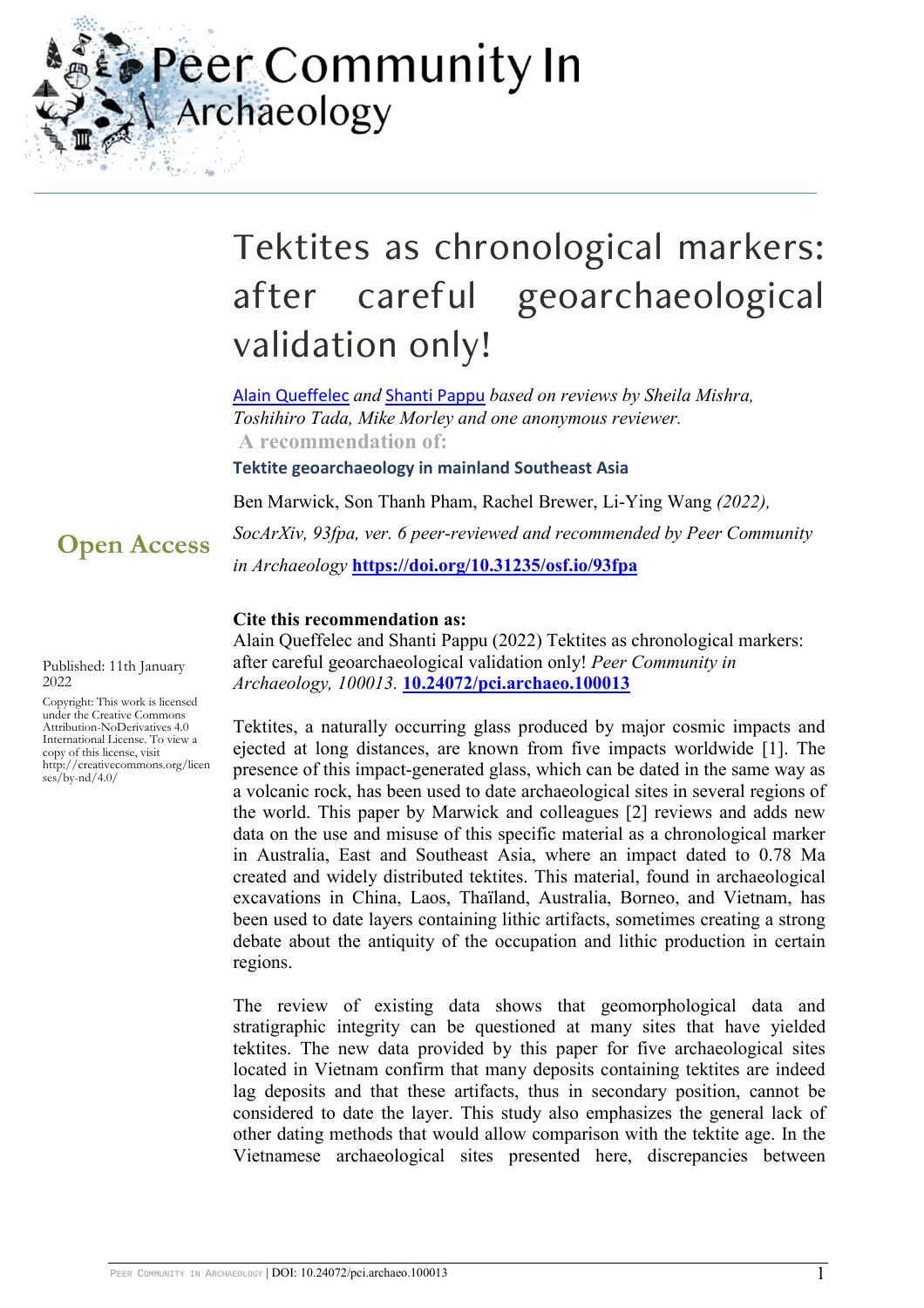

methods, and the presence of historical artifacts, confirm that the layers do not share similar age with the cosmic impact that created the tektites.

Based on this review and these new results, and following previous propositions [3], Marwick and colleagues conclude that, if tektites can be used as chronological markers, one has to prove that they are in situ. They propose that geomorphological assessment of the archaeological layer as primary deposit must first be attained, in addition to several parameters of the tektites themselves (shape, size distribution, chemical composition). Large error can be made by using only tektites to date an archaeological layer, and this material should not be used solely due to risks of high overestimation of the age of the archaeological production.

[1] Rochette, P., Beck, P., Bizzarro, M., Braucher, R., Cornec, J., Debaille, V., Devouard, B., Gattacceca, J., Jourdan, F., Moustard, F., Moynier, F., Nomade, S., Reynard, B. (2021). Impact glasses from Belize represent tektites from the Pleistocene Pantasma impact crater in Nicaragua. Communications Earth & Environment, 2(1), 1–8,<https://doi.org/10.1038/s43247-021-00155-1>

[2] Marwick, B., Son, P. T., Brewer, R., Wang, L.-Y. (2022). Tektite geoarchaeology in mainland Southeast Asia. SocArXiv, 93fpa, ver. 6 peer-reviewed and recommended by PCI Archaeology, [https://doi.org/10.31235/osf.io/93fpa.](https://doi.org/10.31235/osf.io/93fpa)

[3] Tada, T., Tada, R., Chansom, P., Songtham, W., Carling, P. A., Tajika, E. (2020). In Situ Occurrence of Muong Nong-Type Australasian Tektite Fragments from the Quaternary Deposits near Huai Om, Northeastern Thailand. Progress in Earth and Planetary Science 7(1), 1–15, <https://doi.org/10.1186/s40645-020-00378-4>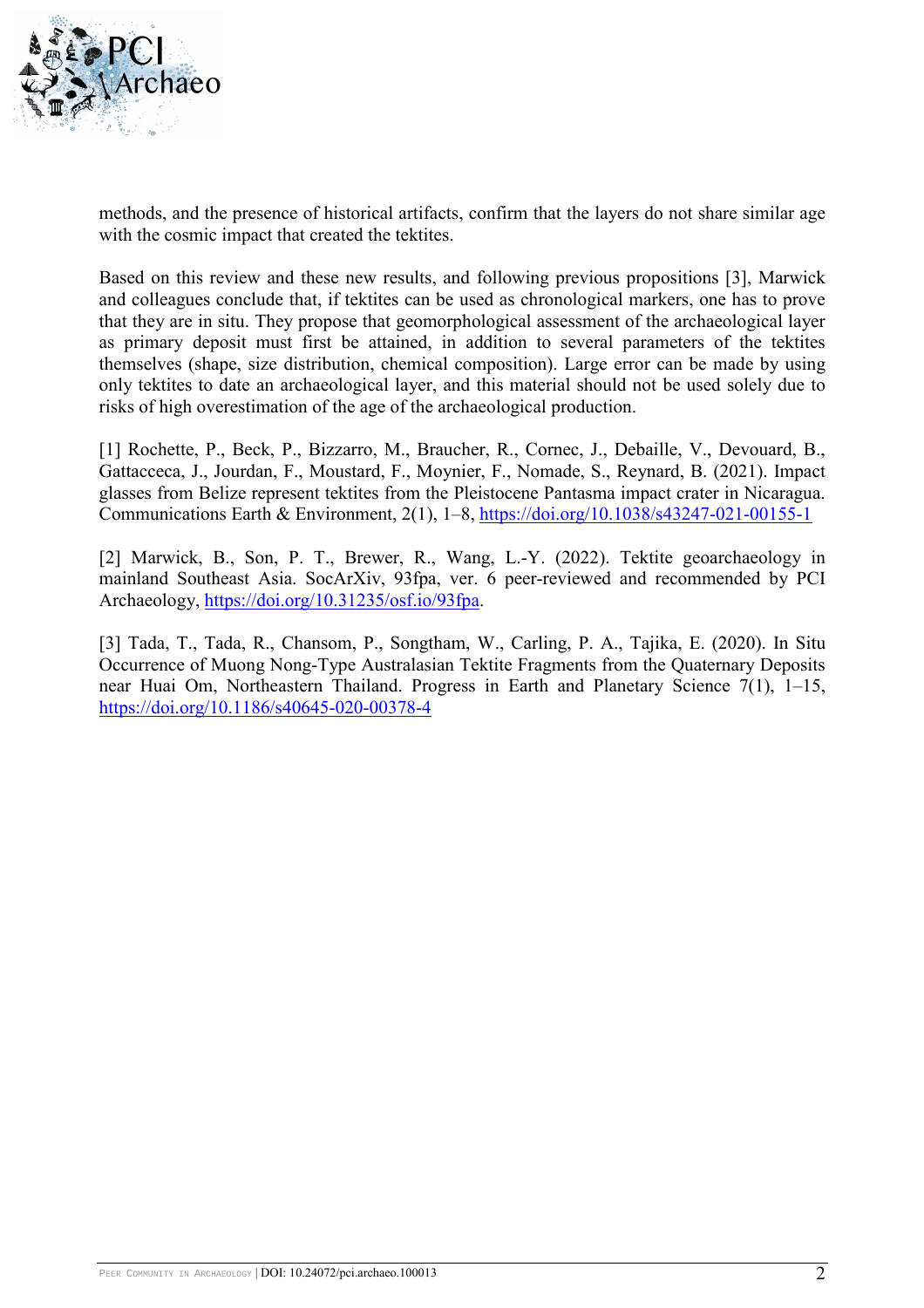

#### *Revision round #1*

### *Author's Reply, 29 Sep 2021*

Thanks very much to Alain Queffelec and Shanti Pappu for coordinating the review of our submission. We are pleased that the reviewers recognise the importance of our paper, and we are grateful for their thoughtful suggestions to improve the manuscript. Here we respond to the reviews and summarise how we changed our manuscript.

Sheila Mishra: "One would expect a difference in the technology between the artefacts from Late Pleistocene to Holocene context and the Early middle Pleistocene age claimed for the Acheulian like technology. I would like to see this reported. Some model for deposition of the sediments and post depositional processes is needed."

>> We have clarified that our model of deposition is based on a lagging process. We have not added additional discussion of the stone artefact technology because this is out of scope for this paper.

Toshihiro Tada: "it is not clear that this manuscript contains only reviews of literature or contains some results of the author's field surveys at the archaeological sites in addition to the literature reviews."

>> We have clarified in several places in the text about which parts of the paper are review and which are presentation of new information.

Toshihiro Tada: "the objective observation results described in Fiske et al. (1999) and the interpretation by Fiske et al. (1999) are written in a mixture."

>> We have edited our presentation of this paper to clarify and separate their results from their interpretation.

Toshihiro Tada: "maintain the neutrality and objectivity of the literature review, it is better to mention literature suggesting that the tektites found in the "laterite" layer in SE Asia are in situ, as well as literature suggesting that the tektites are reworked."

>> We have edited the literature review in many places to clarify how the literature interpret previous tektite finds

Toshihiro Tada: "Figures 3, 4, 5, and 6, hard to discern whether these objects are really tektites or not from the photographs alone… add evidence to demonstrate that these objects are tektites such as geochemical data or radiometric date of the glass or water content. If it is difficult to obtain these data, high-resolution photographs or enlarged photographs are very welcome."

>> We have re-taken the photo of the tektite in Figure 4. It has not been possible for us to re-take photos for the other figures because of restrictions in accessing the samples. Similarly, chemical analyses of the samples are not possible at this time, unfortunately. Our hope is that the publication of this paper will motivate an interest in further analyses of these samples, and our requests for access will be more successful.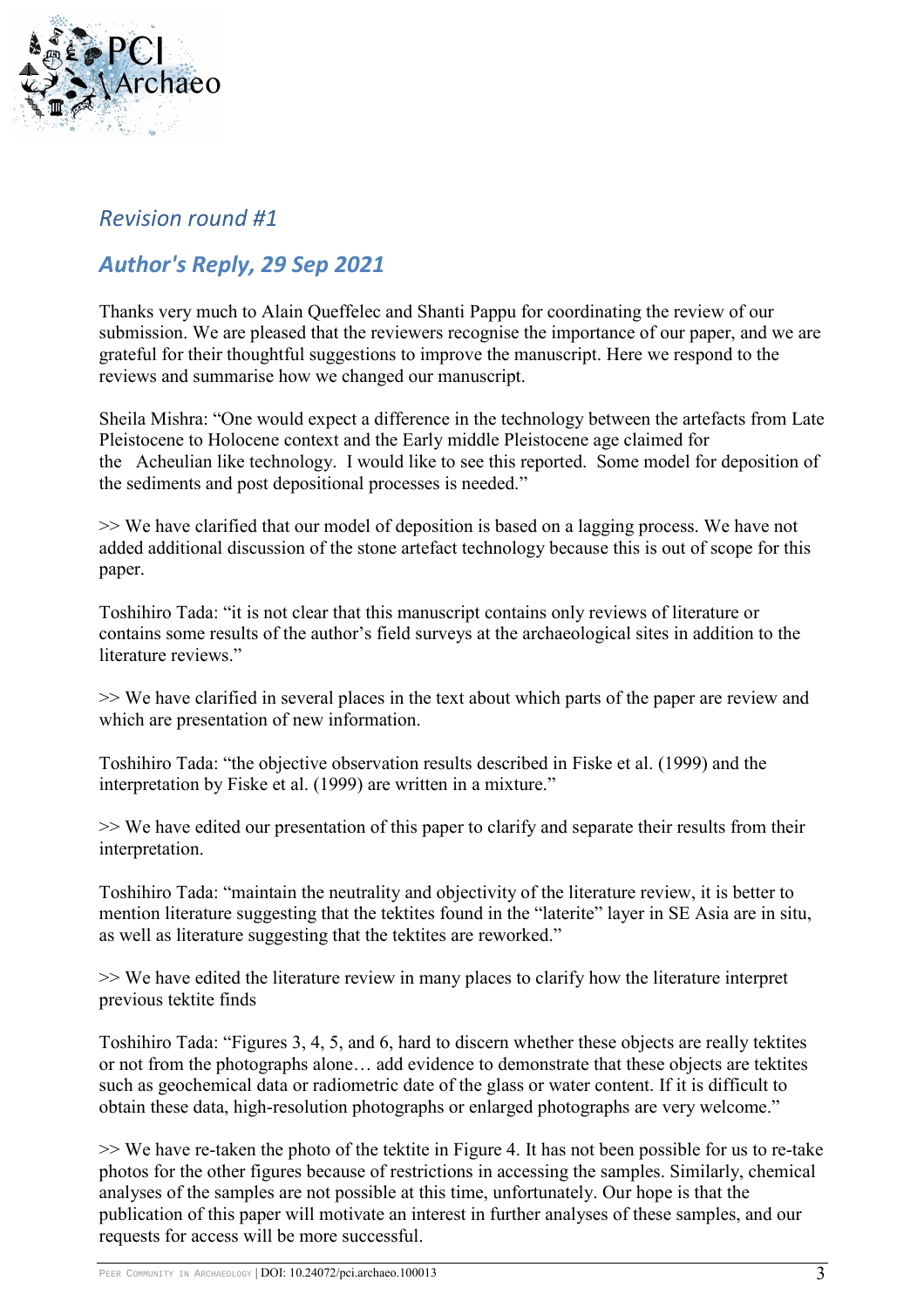

Toshihiro Tada: "The scales in the photograph of the artefact in Figure 4 are too small. The excavation site photograph in Figure 4 needs a scale. The drawing of glazed ceramics in Figure 6 needs a scale."

>> We have made these changes to the Figures, which have improved them greatly, thank you.

Toshihiro Tada: "There are many problems with the reference list."

>> We have removed the items that were not cited, and added the missing references. Thanks for this careful checking.

Anonymous: "I would recommend more information on the details of the tektites (dimensions/preservation), perhaps as tables to enable comparison with those found elsewhere in terms of morphology, size ranges, etc."

>> It is currently not possible for us to obtain this information. Our hope is that the publication of this paper will motivate an interest in further analyses of these samples, and our requests for access will be more successful.

Anonymous: "I would like to see expanded data on the sites discussed, as also in higher resolution maps. Perhaps inset maps of the areas under discussion in Vietnam would be helpful if presented along with the geomorphological or sedimentary contexts, e.g. if the sites are plotted on soil maps or geology/geomorphology maps.

>> We have updated Figure 1 to include a higher resolution map of Vietnam showing the location of sites discussed in the text in more detail. We have not included soil/geology maps because we do not discuss these in the text.

Anonymous: "On page number 10, in the introduction paragraph for "Tektites from archaeological sites in Northern Vietnam", the author has mentioned five archaeological sites but only four are listed. The Dong Choi site is missing from the list."

>> We have updated the text to include mention of all five sites.

Anonymous: "Fiske, P., Putthapiban, P., Wasson, J. (1996). Excavation and analysis of layered tektites from Northeast Thailand: Results of 1994 field expedition. Meteoritic and Planetary Sciences, 31, 36-41. Here please check the journal name. It should be Meteoritics."

>> We have updated the reference list to correct the journal name. We found that M&PS was known as Meteoritics before Jan 1996, so we have updated the references to be consistent with the journal name at the time of publication. This Fiske et al 1996 was in the Jan 1996 issue, so was one of the first to be published when the journal name was changed to M&PS

Anonymous: "In the article you have referred to Son 2014 and 2017. But both references are not mentioned in the reference list."

>> We have updated the text reference list to fix these incorrect references.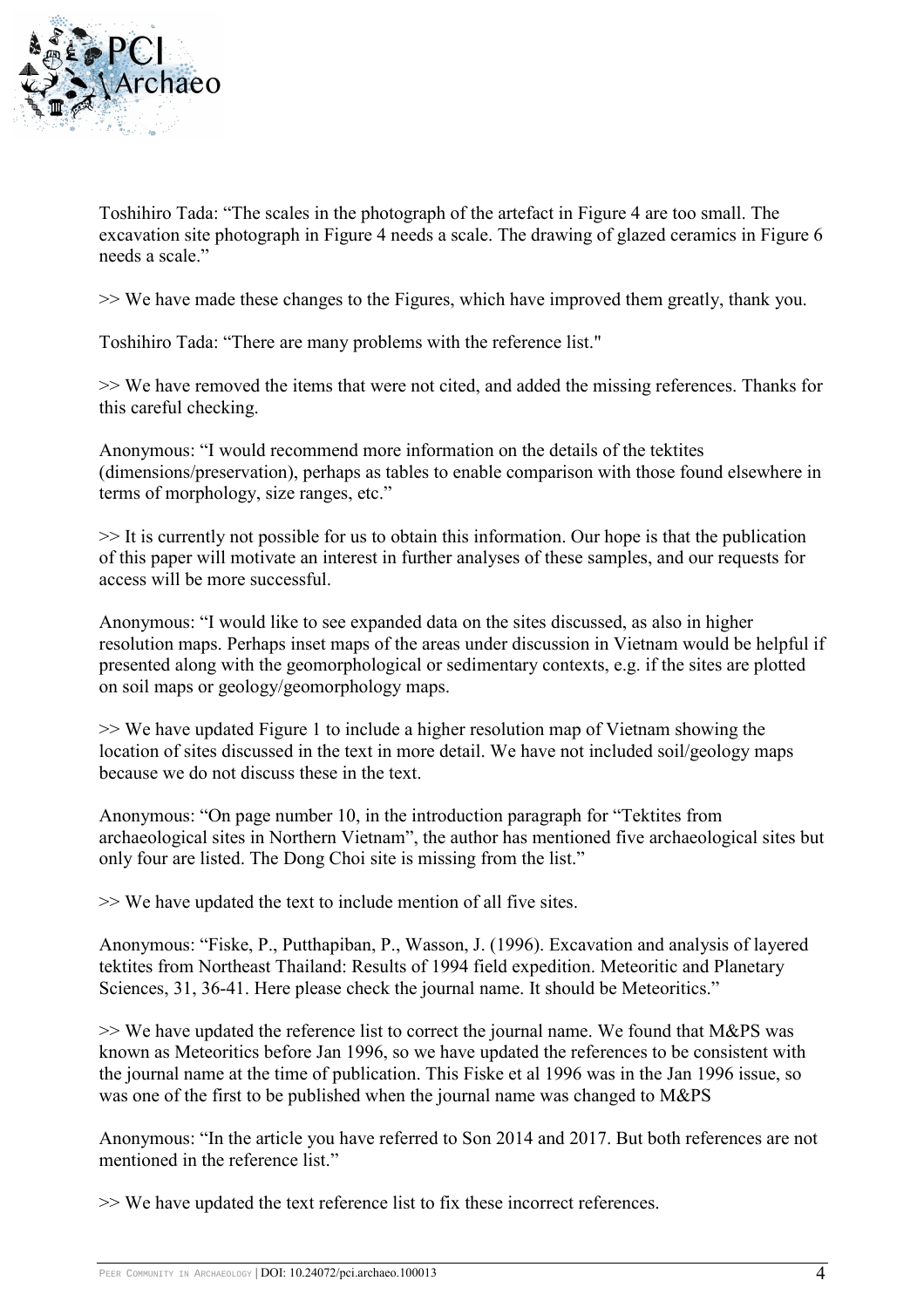

Anonymous: "Figure-1: The site name Go Da and Roc Tung are not mentioned on the map."

>> We have updated Figure 1 to show the locations of these sites.

Anonymous: "In the Figure-2 description author has described the sediment layers (1 to 5) is according to colour variation. Is it possible here to describe the layers as per the sediment composition? For example, whether it is a sandy layer or clayey or silty in nature? Also in the same figure, though scale details are written in the figure description, the scale and the numbers for the layers are not clearly visible. For the same figure please give the types of the artefacts."

>> We have updated the Figure 2 caption to include sediment texture details. We were not able to modify the layer numbers. We have not added further details about the stone artefacts because these are not the primary focus on the paper.

Anonymous: "Figure-4: Could you please provide a section diagram with the scale bar? Also please mention the types of artefacts that are shown in the image."

>> We have updated the caption to Figure 4 to indicate the depth of the excavation. The section drawing is overlaid over the photograph of the section. We have not added further details about the stone artefacts because these are not the primary focus on the paper.

Anonymous: "Figure-5: As shown in Figure-3, could you please show the in situ locations of these six tektites?"

>> Unfortunately these details are not available to us. Our hope is that our paper will draw attention to the need for more detailed field methods in future excavations in the region.

## *Your decision for round #1 :* **Revision needed**

*This manuscript is sound but merits some revisions.*

Dear Ben Marwick et al.,

I am pleased to inform you that your manuscript has been evaluated by four reviewers.

As you can see below, the comments are very positive but some reviewers have raised several points to improve the clarity of your manuscript, as well as details that would make your work easier to read. In particular, Toshihiro Tada suggests changes in the text and raise some minor comments, especially about the list of references that is not in agreement with the citations in the text. Another reviewer asks improving the quality of some of the figures and maps, and providing more detail in the description of the sites your team studied on their own.

I therefore ask you to address these comments and suggestions before submitting a new version of the manuscript.

All the best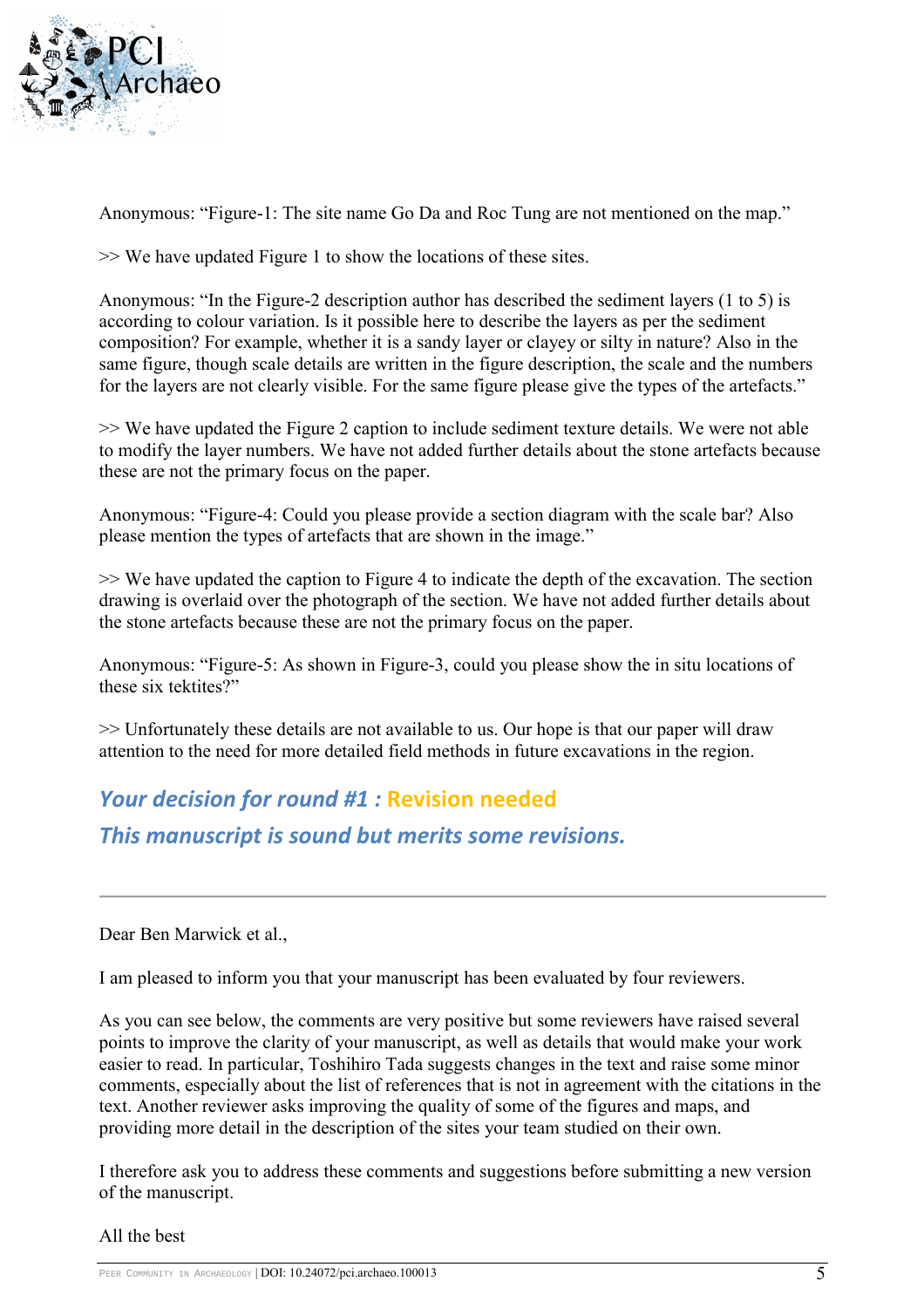

### *by [Alain Queffelec](https://archaeo.peercommunityin.org/public/user_public_page?userId=3) and [Shanti Pappu](https://archaeo.peercommunityin.org/public/user_public_page?userId=579), 29 Sep 2021 06:51* Manuscript: **<https://doi.org/10.31235/osf.io/93fpa>**

#### *Review by [Sheila Mishra,](https://archaeo.peercommunityin.org/public/user_public_page?userId=619) 12 Sep 2021 18:58*

Review of Tektite geoarchaeology in mainland Southeast Asia Marwick,Son and Brewer

Sheila Mishra

This paper presents enough examples of tektites in young contexts to indicate that, as they argue, the presence of tektites on their own are of little value in age estimation.

It brings home the fact that infact the presence of tektites only certainly shows an age younger than their age (<700ka). The widespread co-occurence of younger artefacts and dates with tektites shows that infact their occurrence in younger contexts is very common.

I read the paper by Xie et al 2021 which is one of the sites mentioned in the paper. Xie et al clearly say that almost all the finds reported earlier from the Bose basin are from the upper 1-1.5 m which surely makes their re-working probable. Young dates are reported for the sediments. The actual context of the sites is somewhat perplexing as neither the concept of terraces or of laterites is very clear. I was confused by their statement of "basal gravels from the top of  $T$  4".

The point of commenting on this other paper is that it seems to me that the actual processes of both depositional and post-depositional processes of the sediments in which the tektites cooccur are not really understood by the excavators or other archaeologists working on the problems. I was able to visit some of the sites when a conference as arranged in 2001 after the publication of the paper in Science. I was struck then by the extremely low frequency of artefacts. The sediments where not in any way "laterite" as we know it in India but the post depositional alteration of the sediments was intense and not really in conformity with a Holocene age. In my experience in the Indian context there are no such things as terraces and the enormous amount of sediments makes it difficult to understand them in relation to successive terrace surfaces. Geologists are not much help in understanding these processes as they are not well studied. It is also an obviously technically affected region, and so processes might by quite dynamic. The sites are quite far away from the main river channel and would be affected by local runoff and erosional as well as depositional processes.

Just as the younger objects (and dates) show the younger age of the artefacts, the tektites do show that some stone objects dating to around 700 ka are present in the landscape.

This paper is clearly written and provides some new examples of the younger context of tektites and is fairly convincing in calling into question the assumed age of the Bose Acheulian. On the other hand it is possible that both the artefacts and tektites come from some horizon below the horizons established as disturbed or younger than the age of the tektites.

One would expect a difference in the technology between the artefacts from Late Pleistocene to Holocene context and the Early middle Pleistocene age claimed for the Acheulian like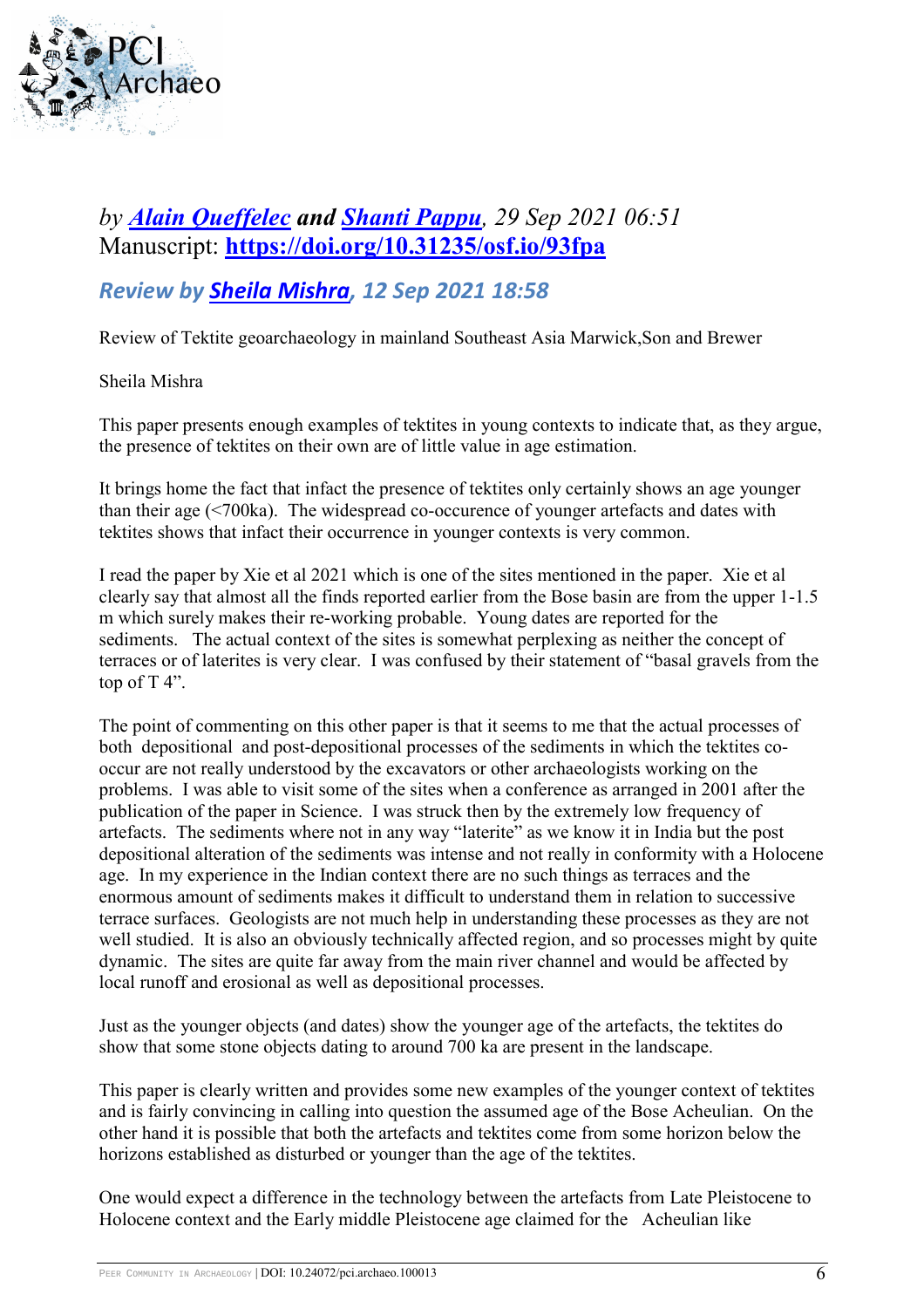

technology. I would like to see this reported. Some model for deposition of the sediments and post depositional processes is needed.

Xie, G., Chen, X., Li, D., Yu, M., Hu, Z., Lu, H., Huang, Q., Lin, Q., 2021. Stratigraphy and chronology of the palaeolithic industry in Bose Basin, South China: Excavation of Gaolingpo. Archaeological Research in Asia 26, 100284

#### *Review by [Toshihiro Tada,](https://archaeo.peercommunityin.org/public/user_public_page?userId=623) 17 Sep 2021 10:34* **[Download the review](https://archaeo.peercommunityin.org/download/t_reviews.review_pdf.ab4174bb4f371828.726576696577203231303931372e706466.pdf)**

#### *Review by anonymous reviewer, 28 Sep 2021 15:01*

Review of the paper "Tektite geoarchaeology in mainland Southeast Asia" by Ben Marwick et al.

The article presents a piece of updated information on tektites in archaeological contexts as chronological markers and suggests that they are reliable only when supported by other dating methods. In this context, the paper is important and provides another perspective that would have implications for the chronology of some of the Palaeolithic assemblages from East Asia. The review with insights and updates on the tektite geochronology would suggest a rethink on debates related to the earliest Palaeolithic sites in SE and E Asia. While the focus is on sites in Vietnam (An Khe sites), it has implications that span theories of hominin dispersals across Asia. The crux of the argument lies in the disparity of age estimates from stratigraphic contexts using other dating methods versus the proposed age of the tektites. For this, a comprehensive discussion on the same has been provided and contributes to the bulk of the paper. Important here are discussions on the occurrence of the tektites at various sites across Australasia in redeposited or reworked contexts and that this redeposition is not a single event.

The crucial site in this context is that in the Bose basin, where discoveries of dated Acheulianlike bifaces were situated at around 800 ka based on tektite presence. This had significant implications for studies of the Acheulian across Asia, rethinking debates on hominin dispersals and demolishing in many ways the infamous 'Movius line'. The challenge to using tektites for sites in this region has a history with several other authors also debating the in situ nature of tektites and thus the age of the Bose basin sites. Here, too, the authors imply that the Bose sites are far younger in age and that the tektites were redeposited in these fluvial sediments. This is in line with previous debates on this issue as having been referred to here as well. Arguments proposed to support the older age of the tektites are also summarised in this paper, although these arguments are criticised in this paper. The authors suggest that tektites were introduced to the site by hominins making Acheulian-like bifaces, based on Late Pleistocene artefacts on tektites and ethnographic analogies. This point may however be expanded on.

The focus of the paper is on sites in N. Vietnam, where the tektites occur in sites dating to the Holocene. While this is no doubt fascinating, I would recommend more information on the details of the tektites (dimensions/preservation), perhaps as tables to enable comparison with those found elsewhere in terms of morphology, size ranges, etc. This would be of use for readers unfamiliar with the data from Vietnam. Further information on An Khe sites would also be useful, as this is where the crux of the matter lies, i.e. bifaces dated using tektites. Here, based on published literature, the authors challenge interpretations that the bifaces are as old as the tektites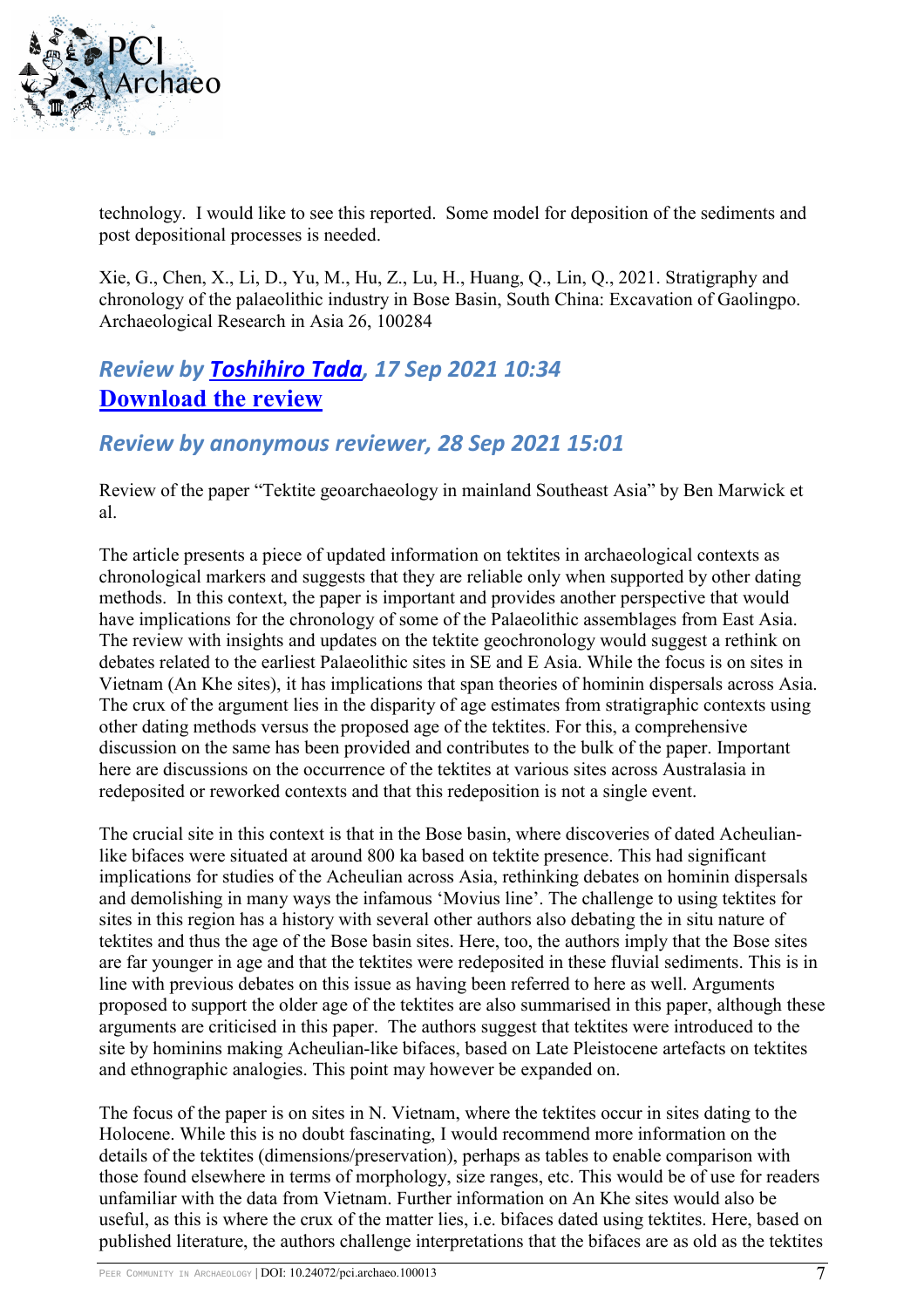

and suggest reworking based on similarities in stratigraphic contexts with other sites in Vietnam and elsewhere. In this context, reports on sites in Thailand that challenge interpretations of tektite reworking are important and are cited here. The authors draw on these arguments (based on tektite morphology, etc.) to suggest that similar methods if used at Go da and Roc Tung would support interpretations of an early age.

While I recommend publication, I would like to see expanded data on the sites discussed, as also in higher resolution maps. Perhaps inset maps of the areas under discussion in Vietnam would be helpful if presented along with the geomorphological or sedimentary contexts, e.g. if the sites are plotted on soil maps or geology/geomorphology maps.

Some additional points:

# On page number 10, in the introduction paragraph for "Tektites from archaeological sites in Northern Vietnam", the author has mentioned five archaeological sites but only four are listed. The Dong Choi site is missing from the list.

# Fiske, P., Putthapiban, P., Wasson, J. (1996). Excavation and analysis of layered tektites from Northeast Thailand: Results of 1994 field expedition. Meteoritic and Planetary Sciences, 31, 36- 41. Here please check the journal name. It should be Meteoritics.

# In the article you have referred to Son 2014 and 2017. But both references are not mentioned in the reference list.

# Figure-1: The site name Go Da and Roc Tung are not mentioned on the map.

# In the Figure-2 description author has described the sediment layers (1 to 5) is according to colour variation. Is it possible here to describe the layers as per the sediment composition? For example, whether it is a sandy layer or clayey or silty in nature? Also in the same figure, though scale details are written in the figure description, the scale and the numbers for the layers are not clearly visible. For the same figure please give the types of the artefacts.

# Figure-4: Could you please provide a section diagram with the scale bar? Also please mention the types of artefacts that are shown in the image.

# Figure-5: As shown in Figure-3, could you please show the in situ locations of these six tektites?

#### **[Download the review](https://archaeo.peercommunityin.org/download/t_reviews.review_pdf.a9b19a3c71ed3144.7265766965775f6a6f7368695f74656b74697465735f2e706466.pdf)**

#### *Review by [Mike Morley,](https://archaeo.peercommunityin.org/public/user_public_page?userId=639) 06 Sep 2021 04:59*

The preprint presents a review and critique of tektites and their utlitiy as chronostratigraphic markers at archaeological sites. In my opinion this short paper is timely and the premise is sound – that dated tektites can rarely be used as the sole method of establishing the age of a site unless the precise context of the dated material is known. Given that tektites might easily be entrained in younger deposits where they represent a lag deposit, Marwick et al argue that they can only be used alongside other dating techniques, and claims made thus far on the antiquity of sites in